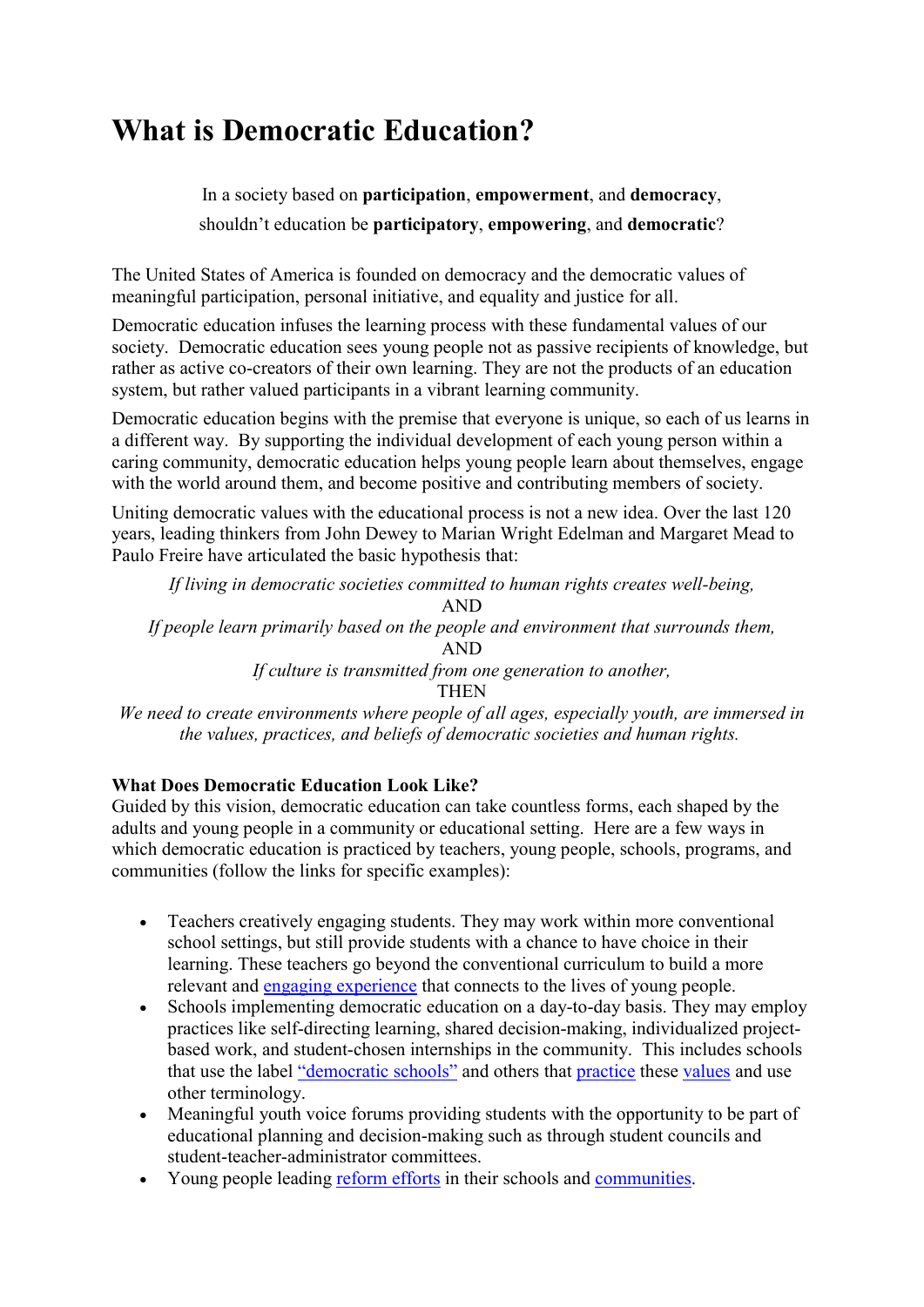- Cities and school districts undertaking broad educational reform efforts to personalize learning, break out of the conventional structures and curriculum, and build an "education city".
- Non-profit and after-school programs empowering young people to explore their personal interests and connect to the outside community.
- College and university programs engaging young adults in the development of their own learning plans and in community decision-making. Also, teacher education programs focusing on preparing teachers for democratic and progressive education.
- Parents and youth learning out of school through empowering learning centers and youth centers.
- Policy groups such as youth advisory councils that are involving young people in policy discussions with legislators, governors, and mayors.

## **What's the common denominator in all these examples?**

The commitment to go outside the box of standardized one-size-fits-all education, so that young people are enthusiastic, active learners.

Democratic education is both a means and an end in itself. In the long-term, it helps develop well-informed citizens who work toward creating a democratic, vibrant, and just society. In the immediate term, it nurtures self-determined and caring individuals who enjoy learning for the sake of it.

Learning in an engaging and participatory environment is not just for the privileged few. Because equality and justice are at its core, democratic education must be available to all young people and their families. In addition, the educational process itself ought to in-still young people with the skills and critical thinking they need to build a more equitable and socially just society.

## **Why Democratic Education?**

While it sounds like common sense for a democratic society to base its educational approach on democratic values, a great deal of research lends further support to democratic education.

Studies show that educational environments engaging young people as active participants in their own learning are linked with higher student attendance and student achievement, greater creativity and conceptual learning, and increased intrinsic motivation and determination in learning. Moreover, recent brain and cognitive research points to the value of the democratic education learning environment, including key elements such as collaborative projects, age mixing, learning through active experiences, and the importance of a caring community.

Yet democratic education is important not only for the benefit to the young people who experience such a learning environment. Democratic education also carries the potential for a broader societal impact, as the self-determined and caring individuals who experience democratic education will be the leaders in building a more democratic, vibrant, and just society.

Dana Bennis

Tarrytown, NY

## http://www.democraticeducation.org/blog/

Dana Bennis, co-founder and Research and Policy Director of IDEA, has been deeply involved in democratic education since 2001. Dana has taught in democratic, progressive, and conventional school settings and earned a Masters Degree in Education from Vermont